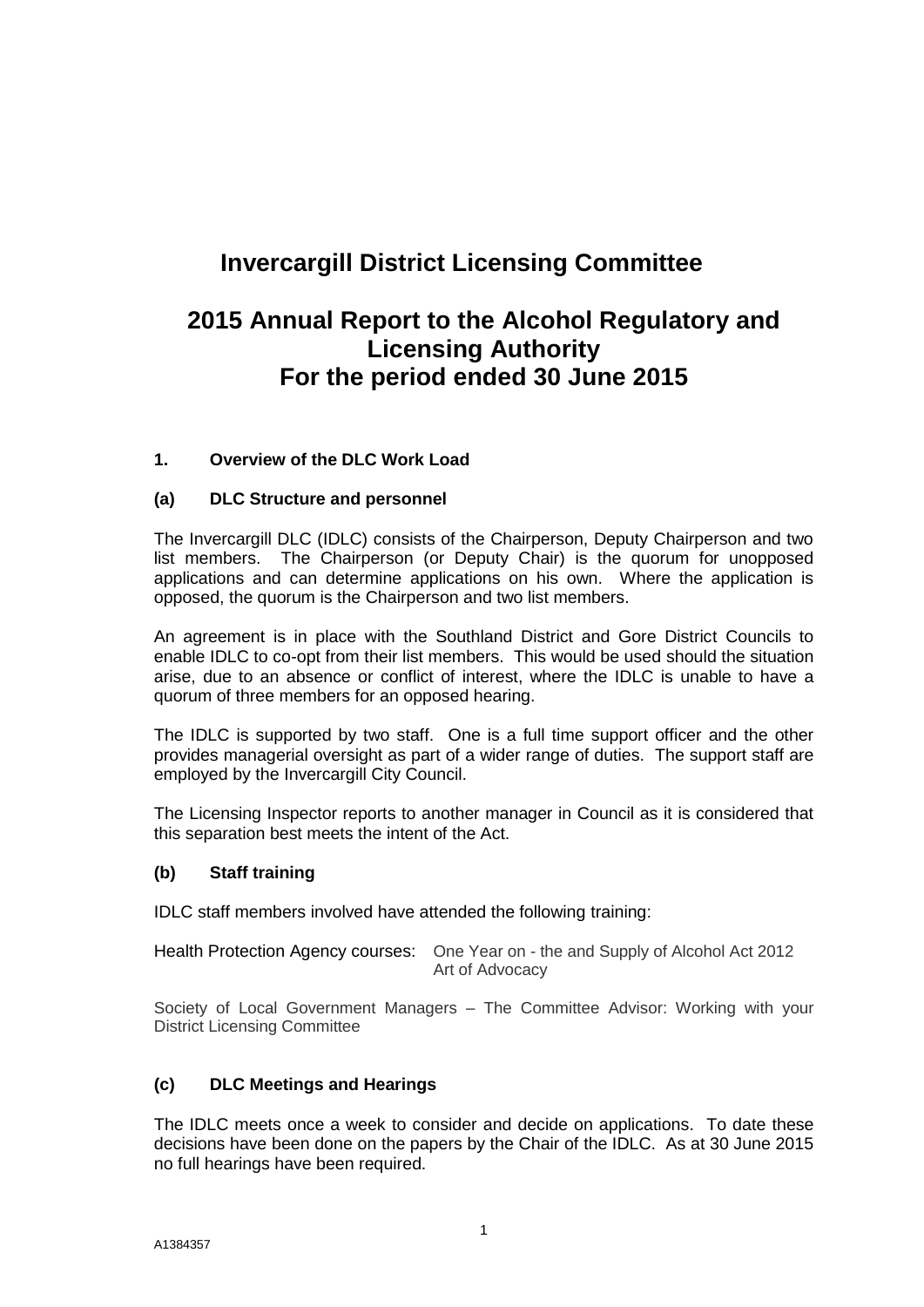During the 2014/2015 period the IDLC has met on a six weekly basis to discuss any issues that have arisen from those applications. These meetings ensure that all members are kept up to date and are aware of the types of conditions imposed on applications.

The other agencies involved in the SAALA 2012 have been invited on an individual basis to meet with the IDLC so that they can explain their role in the process and raise matters of concern. This has been a useful exercise as it has provided the IDLC members with better understanding of the other agencies' roles.

### **(d) Any Noticeable trends or issues faced by the DLC**

As per the previous report there are still some in the industry who have not made the shift to focus on the changes to the legislation. There is still a lack of understanding around the time frames for Special Licences. The IDLC has refused some special licences which were lodged outside the time frame and there were no extenuating circumstances.

There has been concern expressed about the cost of application and renewal fees. ARLA could look at revisiting the fees so that the initial fees are lowered and any applications that require a hearing pay a separate hearing fee. This would mean those applicants who don't need a hearing are no longer subsidising those that do.

### **2. DLC Initiatives**

The IDLC has as per the last Annual Report continued with the separation of the IDLC support staff and the Licensing Inspector to ensure the independence of the decision making process.

The IDLC in September/October 2014 publicised the need for special licences for events to be held over the Christmas/New Year period to be lodged within the required time frame. All organisations that had previously sought special licences in this period were written to, reminding them of the need to comply with the time frames set out in the Act. This approach did curtail the number of "last minute" applications of previous years.

### **3. Local Alcohol Policy**

A combined Local Alcohol Policy has been developed by Invercargill City, Gore District and Southland District Councils. It is a provisional policy as two appeals were lodged on the decision released. The appeals will be heard in October 2015.

### **4. Current Legislation - Any comment on the Sale and Supply of Alcohol Act**

The following points which were raised in the 2014 report are raised again as no feedback was received as to whether these issues were going to be addressed.

(a) The legislation does not have provision for returning incomplete applications and the time frames set out in the Act commence from when it is filed. There is no definition in the Act as to what filed means. It is not clear that an incomplete application "stops the clock." It would be useful for the legislation to clarify this.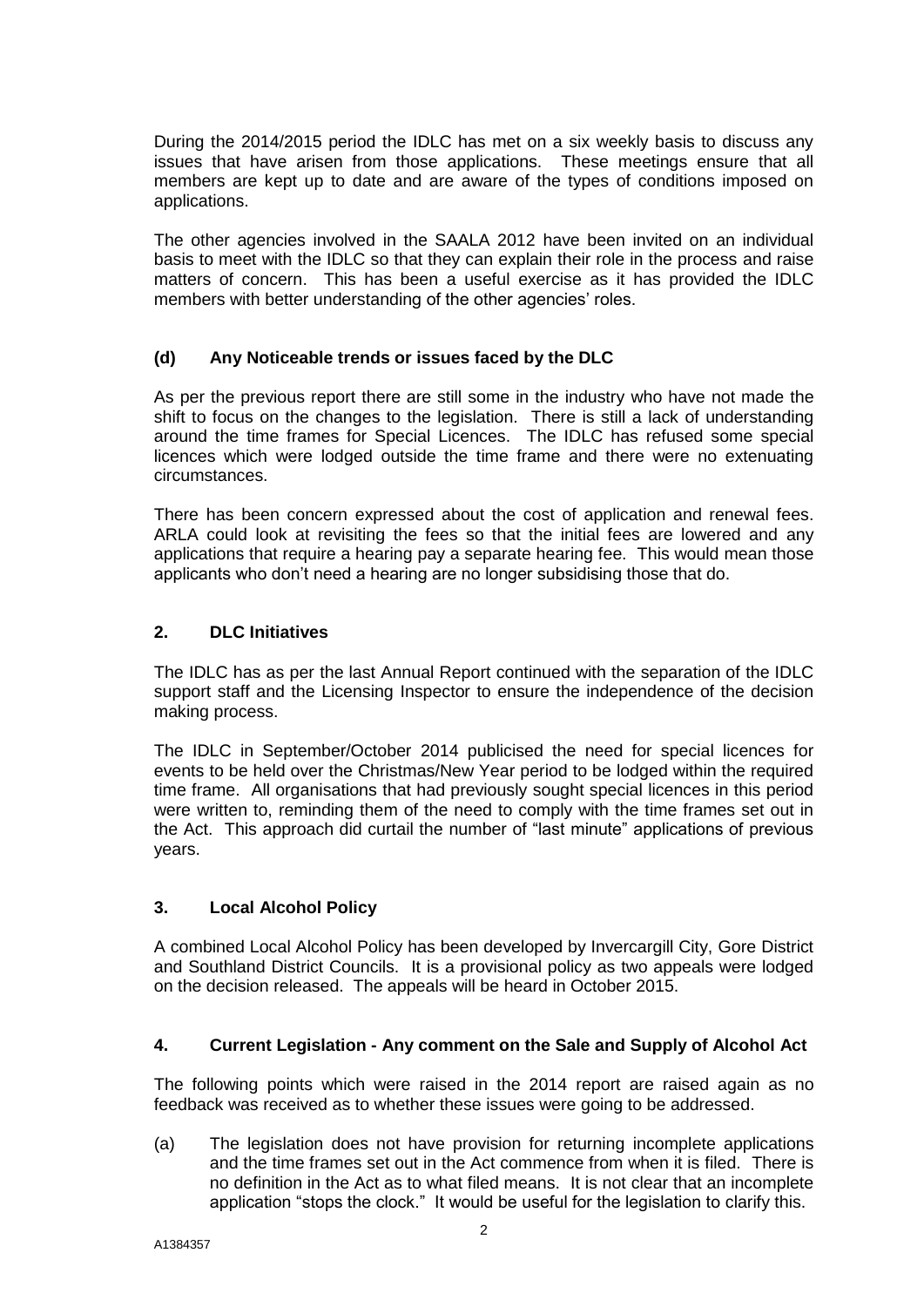- $(b)$ It is unclear whether it was intended that applications for special licences could be expected to go to a hearing. As an application only has to be lodged a minimum of 20 working days before the event it would not appear possible for a hearing process to be completed before the event is to take place.
- $(c)$ The Act states that copies of the reports from the Police and MOH are to be given to the applicant. Where a very brief reply is received simply stating that there is no objection and this is noted in the decision, is there really any need to give the statement to the applicant?
- The Forms in the Regulations should be checked and errors corrected. For  $(d)$ example Form 11 refers to Part 6 of the Act. There is no Part 6, and in Form 12 it refers to Subpart 6 of Part 2 of the Act, when in fact it should be Subpart 7.
- To help applicants it would be useful for the public notice times to be included in  $(e)$ the Act rather than the Regulations.

### 5. Any other matters the Territorial Authority might wish to draw to the attention of the Authority

- That a conference/workshop specific for DLC members is arranged so that they  $(a)$ can meet and focus on issues that the DLC has to consider.
- Councils now have electronic document management systems and it would be  $(b)$ appreciated if the monthly reports could be sent to ARLA in an electronic format.

### $6.$ **Statistical information**

Annual Return and Current listing of Licensed Premises are attached to this Report.

Darren Ludlow Chair of the Invercargill **District Licensing Committee**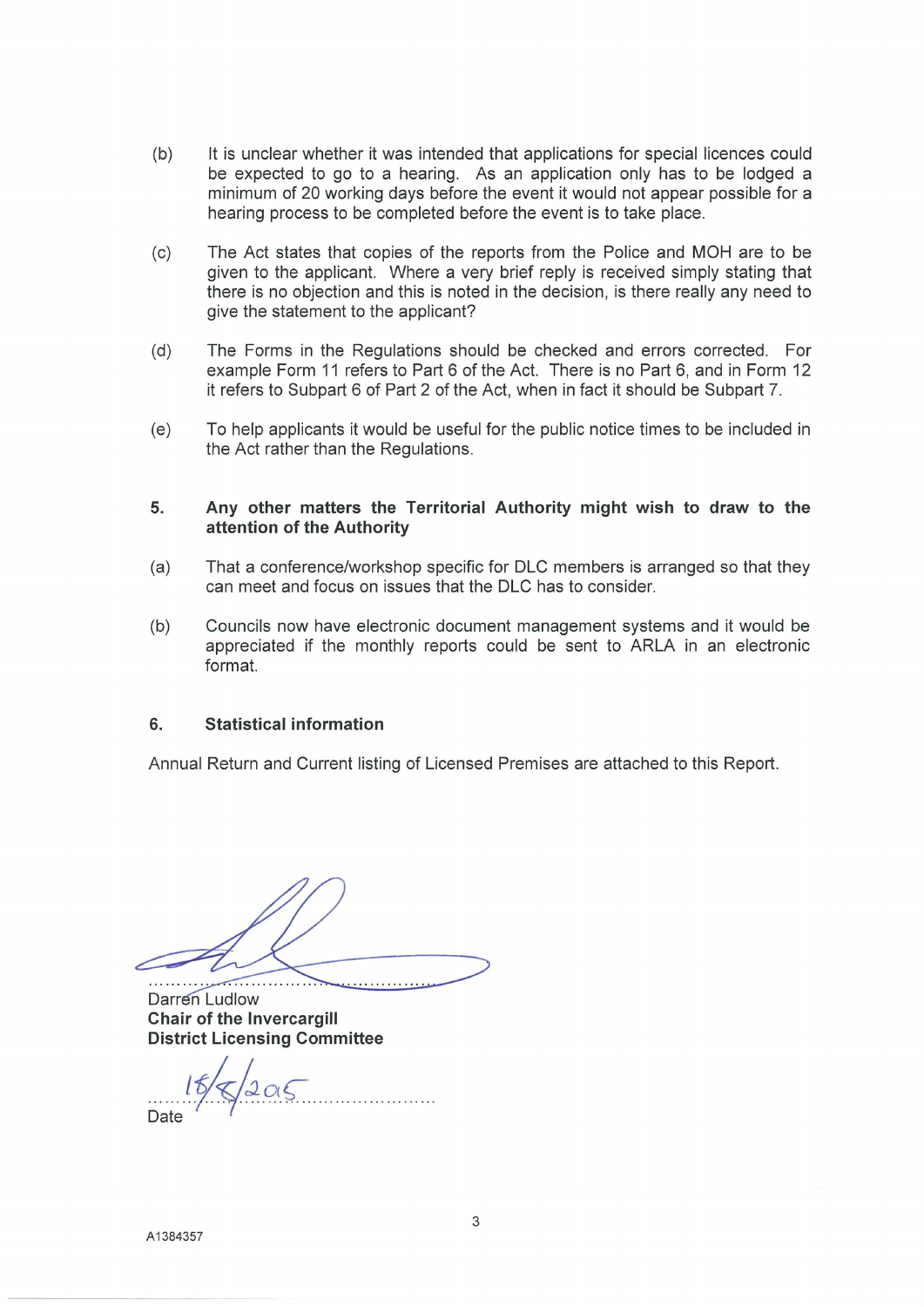TERRITORIAL AUTHORITY: INVERCARGILL CITY COUNCIL

# ANNUAL RETURN FOR YEAR 1 JULY 2014 - 30 JUNE 2015

# On Licence, Off Licence and Club Licence Applications Received:  $\dot{r}$

|                         | Number Received   | Number Received In | Number Received In | Number Received   | Number Received   |
|-------------------------|-------------------|--------------------|--------------------|-------------------|-------------------|
| <b>Application Type</b> | In Fee Category - | Fee Category -     | Fee Category -     | In Fee Category - | In Fee Category - |
|                         | Very Low          | Low                | <b>Medium</b>      | High              | <b>Very High</b>  |
| On Licence - New        |                   |                    |                    |                   |                   |
| On Licence Variation    |                   |                    |                    |                   |                   |
| On Licence Renewal      |                   |                    | $\frac{3}{2}$      | σ.                |                   |
| Off Licence New         |                   |                    |                    |                   |                   |
| Off Licence Variation   |                   |                    |                    |                   |                   |
| Off Licence Renewal     |                   |                    |                    |                   |                   |
| Club Licence New        |                   |                    |                    |                   |                   |
| Club Licence Variation  |                   |                    |                    |                   |                   |
| Club Licence Renewal    |                   |                    |                    |                   |                   |
| <b>Total Number</b>     |                   | ∝                  | $\frac{8}{2}$      | $\frac{6}{1}$     |                   |
| Total Fee paid to ARLA  |                   |                    |                    |                   |                   |
| (GST Inc)               | \$172.50          | \$276.00           | \$1,449.00         | \$1,380.00        | \$172.50          |
|                         |                   |                    |                    |                   |                   |

# **Annual Fees for Existing Licences Received:**  $\overline{a}$

| On Licence            |        |          | S)         |               |          |
|-----------------------|--------|----------|------------|---------------|----------|
| Off Licence           |        |          |            | $\frac{3}{2}$ |          |
| <b>Club Licence</b>   | 24     |          |            |               |          |
| i'otal Number         | י<br>? |          | မိ         | 37            |          |
| otal Fee paid to ARLA |        |          |            |               |          |
| GST Inc)              | 638.25 | \$724.50 | \$3,363.75 | \$3,191.25    | \$345.00 |